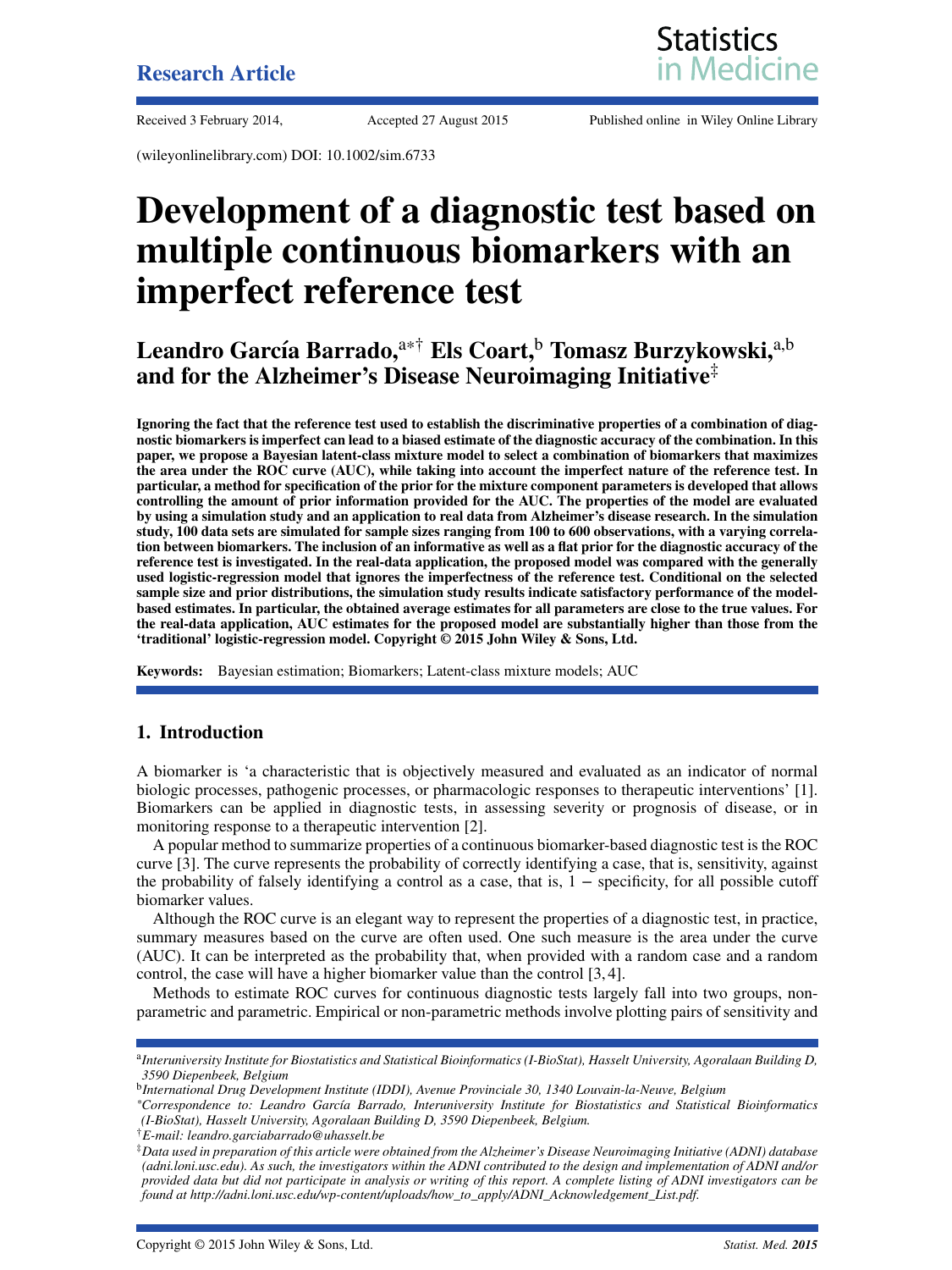1 − specificity, calculated using the empirical survival curves of the cases and controls, for each possible cutoff value. No particular parameterization or distributional assumptions regarding the continuous test need to be specified [\[4\]](#page-12-3). The disadvantage of these methods is that the obtained ROC curves are usually not smooth. For this reason, non-parametric ROC curve methods involving kernel density functions that result in smooth ROC curves were proposed [\[5\]](#page-12-4).

Parametric methods assume a particular distributional form for the biomarker values for cases and controls. Often, normal distributions are assumed. Under this assumption, maximum-likelihood estimates of means and variances of the normal distributions can be used directly to estimate the ROC curve [\[4\]](#page-12-3). Alternatively, estimates can be obtained by using a Bayesian approach [\[6\]](#page-12-5).

One expects that a combination of biomarkers could offer better diagnostic accuracy than a single biomarker. Therefore, much interest has been focused on developing and evaluating performance of diagnostic tests based on a combination of biomarkers [\[7\]](#page-13-0). Often, combinations of biomarkers are constructed by using logistic regression-type models in which biomarkers are related to the disease status [\[4\]](#page-12-3). Another approach is to combine biomarkers in such a way that the obtained combination is optimal with respect to some measure of diagnostic accuracy [\[3\]](#page-12-2). In particular, the AUC can be used as the criterion, which can be optimized by using a model-free approach [\[8\]](#page-13-1), a discriminant-function approach under homogeneous covariance matrices [\[9\]](#page-13-2), or a fully parametric approach [\[10\]](#page-13-3).

An important issue in the development of diagnostic tests is the availability of the correct case and control labels. Often, it is assumed that a 'gold standard' (GS) reference test is available. A GS reference test provides perfect discrimination between cases and controls. In practice, such a reference test may not be available. For example, in the context of dementia and Alzheimer's disease (AD), only postmortem pathological confirmation on brain tissue can be regarded as a GS reference test [\[11\]](#page-13-4); however, the confirmation is not very useful from a diagnostic perspective.

Hence, in practice, the case and control labels are often based on the result of an imperfect reference test. Such a test may misclassify cases and controls. If the misclassification is ignored in the development of a (biomarker-based) diagnostic test, the estimates of parameters describing the accuracy of the developed test may be severely biased.

To overcome the absence of a GS reference test, latent-class models with two latent classes have been proposed to assess the accuracy of diagnostic tests. The models employ the EM algorithm to obtain maximum-likelihood estimates of diagnostic-test accuracy and require certain identifiability restrictions. A traditional latent-class analysis was proposed by Rindskopf *et al.* [\[12\]](#page-13-5) for dichotomous tests assuming conditional independence. Yang *et al.* [\[13\]](#page-13-6) extended these ideas to allow for conditional dependence between dichotomous diagnostic tests by introducing continuous random effects.

Preferably, one would like to weigh the information present in the results of an imperfect reference test according to the prior knowledge about the accuracy of the test. For example, in AD biomarker research, clinical diagnosis of AD can be regarded as an imperfect reference test. Reports about the accuracy of the diagnosis are available in the literature [\[14\]](#page-13-7). Using this information might be instrumental in obtaining more reliable estimates of biomarker accuracy. This is possible within the Bayesian framework. However, care has to be taken with respect to the way the prior information is conveyed through the prior distribution. For instance, for parameters resulting from non-linear functions, flat priors can lead to both silly as well as overly informative prior distributions [\[15\]](#page-13-8). Nevertheless, Bayesian analysis is becoming more common in diagnostic science [\[16\]](#page-13-9). In case a GS reference test is available, a fully parametric Bayesian inference was introduced by O'Malley *et al.* [\[6\]](#page-12-5) for univariate diagnostic tests and extended to multiple correlated tests by O'Malley *et al.* [\[9\]](#page-13-2). For the case of an imperfect reference test, a non-parametric Bayesian method to estimate the accuracy of continuous diagnostic tests was proposed by Ladouceur *et al.* [\[17\]](#page-13-10). Branscum *et al.* [\[18\]](#page-13-11) proposed a Bayesian semi-parametric model allowing inclusion of additional information in the form of covariates or imperfect diagnostic tests. A fully parametric method for bivariate continuous biomarker-based diagnostic tests was proposed by Choi *et al.* [\[19\]](#page-13-12). Bayesian latentclass mixture models for categorical diagnostic tests were developed by Joseph *et al.* [\[20\]](#page-13-13) and extended by Scott *et al.* [\[21\]](#page-13-14) to the case of several dichotomous and one univariate continuous diagnostic test. A Bayesian latent-class mixture model for a single continuous test, which allows inclusion of a dichotomous imperfect reference test, was proposed by Wang *et al.* [\[22\]](#page-13-15). Yu *et al.* [\[23\]](#page-13-16) developed a Bayesian latent-class mixture model to estimate the optimal linear combination of multiple continuous tests.

In the present paper, we propose a Bayesian latent-class mixture model to develop a diagnostic test based on an optimal linear combination of multiple continuous biomarkers when an imperfect reference test is available. On the one hand, the model is an extension of the approaches developed by O'Malley *et al.* [\[9\]](#page-13-2) for the case of a GS reference test and Yu *et al.* [\[23\]](#page-13-16) for the case when no reference test is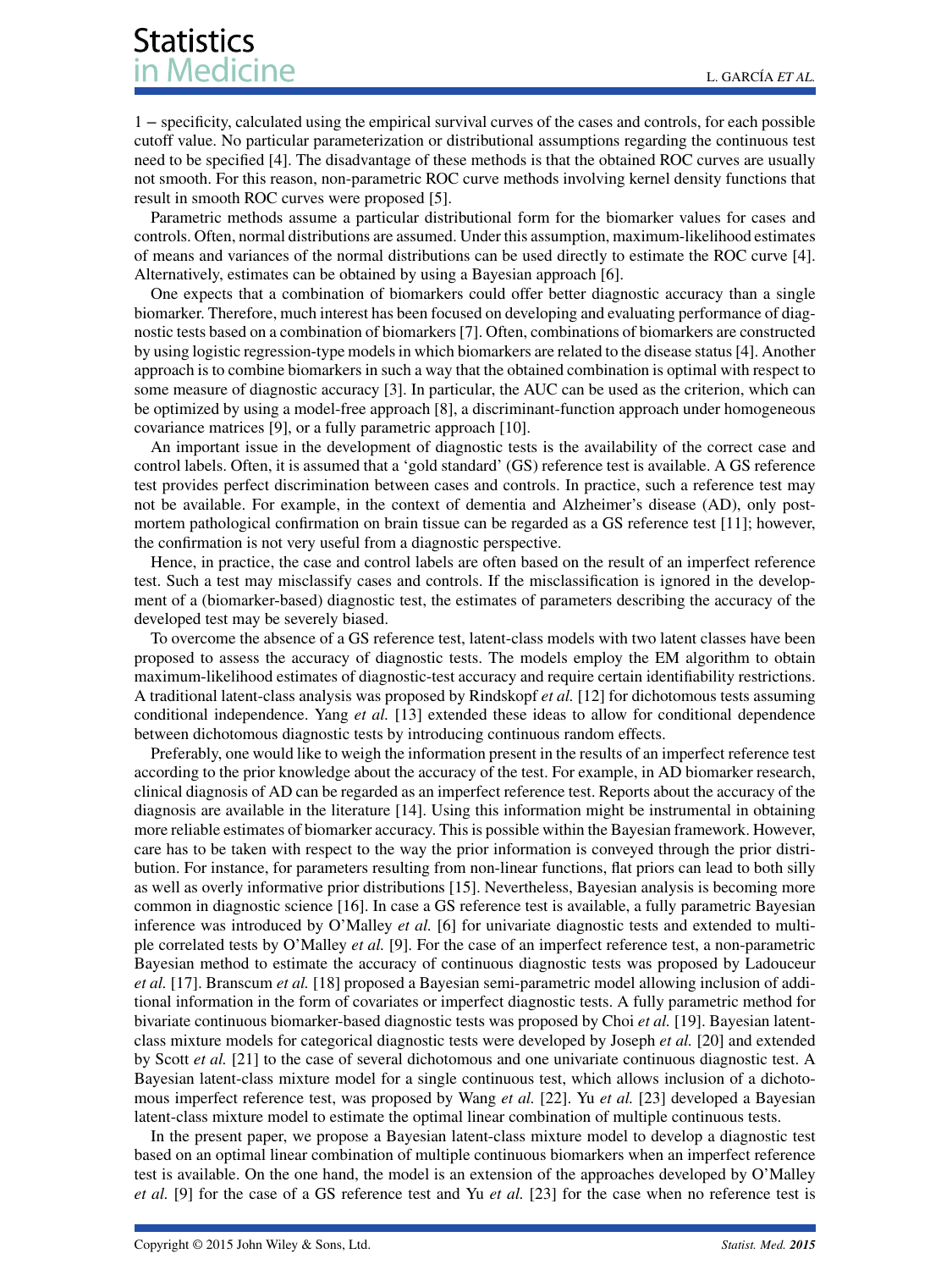available. On the other hand, we extend the model proposed by Wang *et al.* [\[22\]](#page-13-15) by developing an optimal linear combination of continuous tests/biomarkers. On top of it, we consider a suitable parameterization of the model that allows for a more controlled way of introducing prior information to the model. Finally, we show that the proposed model could prove an important tool in AD biomarker research, where admitting the imperfect nature of the clinical diagnosis could be essential in obtaining reliable estimates of biomarkers' diagnostic accuracy.

#### **2. Methodology**

#### *2.1. The model*

For the remainder of the paper, the following assumptions and notation will be used. Let *Y* denote the variable representing the values of *K* continuous biomarkers. The underlying true distribution of *Y* will be assumed to be a *K*-variate normal distribution with mean and variance–covariance matrices depending on true disease status *D*:

$$
Y|D = 0 \sim N_K(\mu_0, \Sigma_0)
$$
 and  $Y|D = 1 \sim N_K(\mu_1, \Sigma_1)$ ,

where  $D = 1$  indicates a case and  $D = 0$  denotes a control.

Let  $\theta = P(D = 1)$  denote the prevalence of disease. Imperfect reference-test outcomes are denoted by *T*. Sensitivity,  $P(T = 1|D = 1)$ , and specificity,  $P(T = 0|D = 0)$ , of the imperfect reference test are denoted by *Se* and *Sp*, respectively.

We make the conditional-independence assumption; that is, we assume that conditional on the true disease status, the misclassification error of the reference test is independent of the biomarker value. In such a case, ignoring the imperfectness of the reference test will lead to an underestimation of the diagnostic performance of the biomarker [\[24\]](#page-13-17).

Considering the separation between the considered populations as an accuracy criterion, Fisher [\[25\]](#page-13-18) derived his optimal discriminant function to combine normally distributed populations. In the case of unequal covariance matrices, Fisher showed that the optimal discriminant function is quadratic.

We use the *AUC* as the measure of accuracy of a diagnostic test and seek a combination of the *K* biomarkers that maximizes the *AUC*. Among the procedures that are based on linear combinations of biomarkers, Su *et al.* [\[10\]](#page-13-3) proposed such a method when a GS reference test is available. In this method, the linear combination is given by *Y*′ *a* with the coefficients *a* proportional to a function of the mean and variance–covariance matrices of the distribution of *Y*:

<span id="page-2-0"></span>
$$
\boldsymbol{a} \propto \left(\boldsymbol{\Sigma}_0 + \boldsymbol{\Sigma}_1\right)^{-1} \left(\boldsymbol{\mu}_1 - \boldsymbol{\mu}_0\right). \tag{1}
$$

The *AUC* of the combination is given by

<span id="page-2-2"></span>
$$
AUC_a = \boldsymbol{\Phi}\left[\left\{\left(\boldsymbol{\mu}_1 - \boldsymbol{\mu}_0\right)'\left(\boldsymbol{\Sigma}_0 + \boldsymbol{\Sigma}_1\right)^{-1}\left(\boldsymbol{\mu}_1 - \boldsymbol{\mu}_0\right)\right\}^{\frac{1}{2}}\right],\tag{2}
$$

where  $\Phi(\bullet)$  represents the cumulative standard-normal distribution function. It can be shown [\[10\]](#page-13-3) that, among linear combinations of biomarkers, [\(1\)](#page-2-0) leads to the uniformly highest ROC curve in the proportional variance–covariance-matrices case and maximizes *AUC* in a general case.

*2.1.1. The proposed estimation approach when the reference test is not perfect.* If a GS reference test is available, estimation of the coefficients  $a$ , defined in [\(1\)](#page-2-0), is relatively straightforward (e.g., [\[26\]](#page-13-19)). However, when the reference test is imperfect, the estimation becomes difficult, as the true disease status *D* is unobserved.

Assume that we observe biomarker values and results of the reference test for a sample of *N* individuals (indexed by *i*). In that case, one can consider the full-data likelihood, defined as follows:

<span id="page-2-1"></span>
$$
L(\boldsymbol{\mu}_0, \boldsymbol{\mu}_1, \boldsymbol{\Sigma}_0, \boldsymbol{\Sigma}_1, \theta, \mathit{Se}, Sp|Y, t, d) = \prod_{i=1}^N \left( \theta S e^{t_i} (1 - S e)^{1 - t_i} \frac{1}{\sqrt{(2\pi)^K |\boldsymbol{\Sigma}_1|}} e^{-\frac{1}{2} (y_i - \boldsymbol{\mu}_1)' \boldsymbol{\Sigma}_1^{-1} (y_i - \boldsymbol{\mu}_1)} \right)^{d_i} \times \left( (1 - \theta) S p^{(1 - t_i)} (1 - S p)^{t_i} \frac{1}{\sqrt{(2\pi)^K |\boldsymbol{\Sigma}_0|}} e^{-\frac{1}{2} (y_i - \boldsymbol{\mu}_0)' \boldsymbol{\Sigma}_0^{-1} (y_i - \boldsymbol{\mu}_0)} \right)^{1 - d_i}.
$$
\n(3)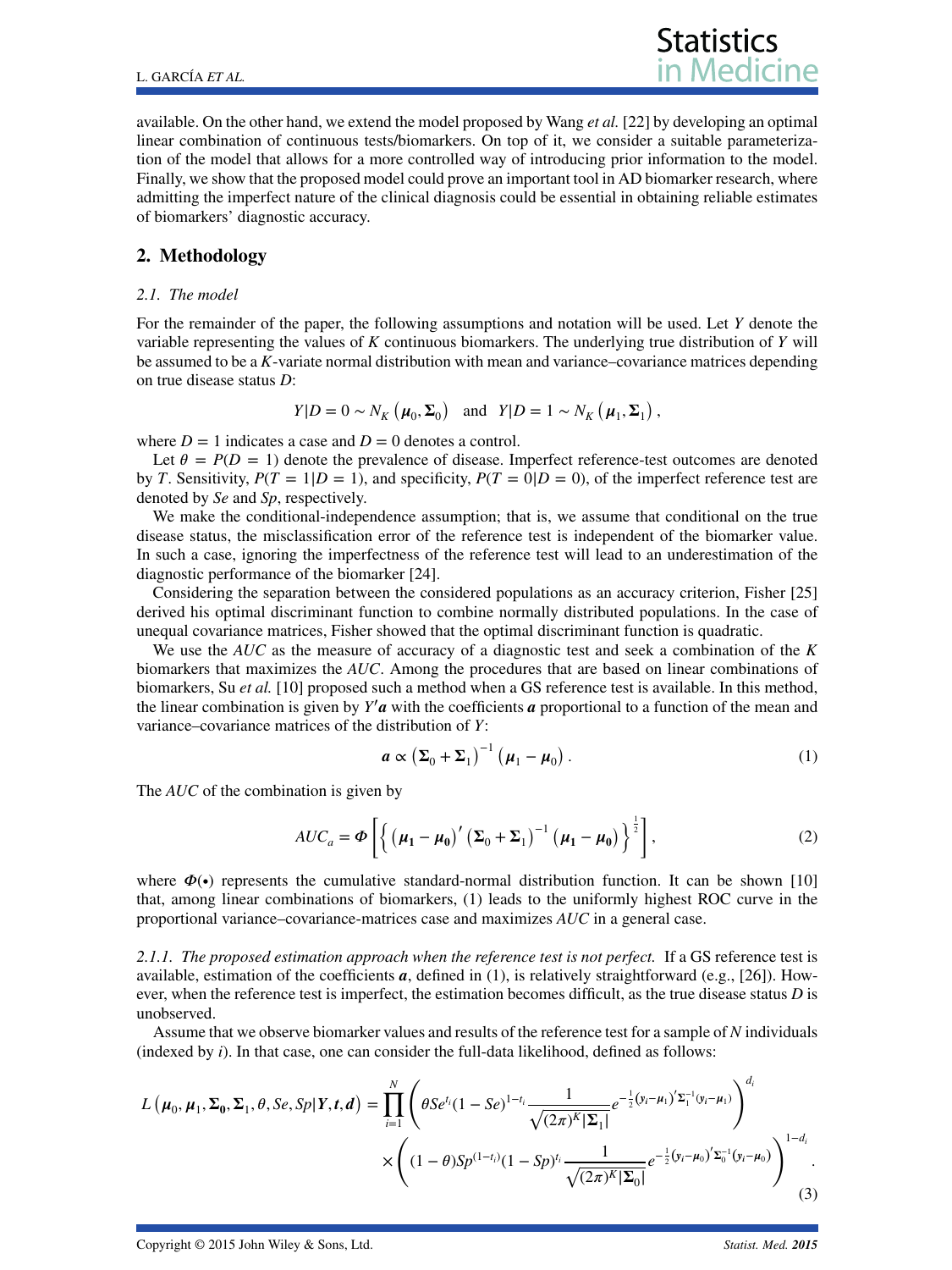In Equation [\(3\)](#page-2-1),  $d_i$  and  $t_i$  denote, respectively, the true and reference test disease status of individual  $i$ , with  $d_i = t_i = 1$  for cases and for controls, while *d* and *t* denote the corresponding vectors consisting of the indicators for all individuals. The *N* × *K* matrix *Y* contains the *K* biomarker measures for all *N* subjects, while vector  $y_i$  denotes the biomarker measurement for subject *i*. The parameters of interest are  $\mu_0$ ,  $\mu_1$ ,  $\Sigma_0$ , and  $\Sigma_1$ , as they are used to define the  $AUC_a$ , in accordance with Equation [\(2\)](#page-2-2).

The direct use of the full-data likelihood for estimation of the parameters of interest is not feasible in a frequentist setting, as the indicators of the true disease status *di* are not observed. Moreover, without any information about *Se*, *Sp*, or  $\theta$ , these three parameters are not identifiable. Hence, to estimate the model, some information about *Se*, *Sp*, and/or  $\theta$  has to be provided. One could obtain the observed-data likelihood by simply marginalizing [\(3\)](#page-2-1) over *d*. By defining identifying restrictions for *Se*, *Sp*, and/or  $\theta$ , it would then be possible to estimate the parameters of the model with the help of, for example, the EM algorithm. An alternative is to apply a Bayesian approach using the full-data likelihood directly. This is the approach that we will consider.

In Bayesian statistics, in order to fit a model, model identifiability is not strictly required as long as proper priors are used. To ensure sensible posterior inference, however, nonidentifiability can be mitigated by including non-diffuse prior information [\[27\]](#page-13-20). Where and how much information should be included will depend on the particular problem and data at hand [\[18\]](#page-13-11). In our case, available scientific prior knowledge on *Se*, *Sp*, and/or  $\theta$  could be included to overcome nonidentifiability as proposed by Joseph *et al.* [\[2\]](#page-12-1) for a binary diagnostic test. For model research purposes, we consider priors which are as diffuse as possible, keeping a clinical research setting in mind. In this case, disease prevalence is not assumed to be extreme, and the imperfect reference test is assumed to be the best diagnostic tool available.

In particular, the true disease status indicator variable *D* is assumed to follow a Bernoulli distribution with parameter  $\theta$ . For the prevalence of disease hyper-parameter  $\theta$ , a Bayes–Laplace *Beta*(1, 1) prior distribution truncated between  $1/N$  and  $(1 - 1/N)$  may be used [\[28\]](#page-13-21). The truncation is introduced to avoid problems with Bayesian fitting of the model defined in Equation [\(3\)](#page-2-1) owing to values of  $\theta$  at the boundary of the parameter space, a possible indication of nonidentifiability. Moreover, the truncation can be interpreted as ensuring that at least one true control and one true case are included in the data.

Other truncation limits could also be considered. In a case–control setting, for example, the prevalence of disease parameter  $\theta$  is known up to a perturbation caused by misclassification in the imperfect reference test used to select case and control subjects. Therefore, when, for example, 50% of the observations were selected to be cases, a more restrictive but sensible  $0.1 \le \theta \le 0.9$  truncation could be considered.

For *Se* and *Sp*, a truncated *Beta*(*a, b*) distribution can be used. A possible truncation could be to restrict  $Se + Sp > 1$  [\[27\]](#page-13-20), expressing a larger true than false-positive rate. Various forms of specification of the restriction are possible, depending on the choice of a joint distribution of *Se* and *Sp*. Different choices lead to different consequences for the marginal prior distributions and dependence between *Se* and *Sp* (see Appendix A in the Supporting Information). Alternately, for the case of an imperfect reference test, for which high *Se* and *Sp* can be expected, both *Se* and *Sp* could be truncated to be higher than 0.5. Both forms of truncation solve the problem of label switching, often encountered in Bayesian finite-mixture modeling owing to model nonidentifiability [\[29\]](#page-13-22).

In particular, for the  $Beta(a, b)$  distribution truncated to the [0.51, 1) interval, we consider two pairs of *a* and *b*. In the first pair,  $a = b = 1$ , representing a uniform distribution between 0.51 and 1. The second pair is defined by  $a = 10$  and  $b = 1.765$ , resulting in a prior distribution centered around 0.85 with equaltail 95% probability interval of (0.608, 0.983). The densities of the two prior distributions are shown in Figure [1\(](#page-4-0)a).

For the *Beta*(*a*, *b*) distribution with the *Se* + *Sp* > 1 restriction, we consider  $a = b = 1$  and the distribution of *Sp* to be conditional on *Se* by truncating it to the [1*.*001 − *Se,* 1) interval. The corresponding marginal densities of *Se* and *Sp* prior distribution are shown in Figure [1\(](#page-4-0)b). This panel shows that enforcing the  $Se+Sp > 1$  restriction by this conditional distribution implies an informative *Sp* prior in that high *Sp* values are considered more likely than low values.

The prior distributions for the components of  $\mu_0$  and  $\mu_1$ , following the developments of O'Malley *et al.* [\[9\]](#page-13-2) and Yu *et al.* [\[23\]](#page-13-16), are defined as normal distributions with mean 0 and variance 106. These distributions are essentially flat priors.

For the variance–covariance matrices  $\Sigma_0$  and  $\Sigma_{1}$ , one could specify the prior distributions by using the Wishart distribution for the precision matrices  $\Sigma_0^{-1}$  and  $\Sigma_1^{-1}$ . The Wishart distribution is a popular prior for precision matrices [\[9,](#page-13-2) [23,](#page-13-16) [30\]](#page-13-23). In particular, the Wishart distribution with scaling matrices equal to the  $K \times K$  identity matrix and the degrees of freedom equal to *K* could be applied. This choice should result in a prior distribution for the variance–covariance matrices that is often claimed to be 'uninformative'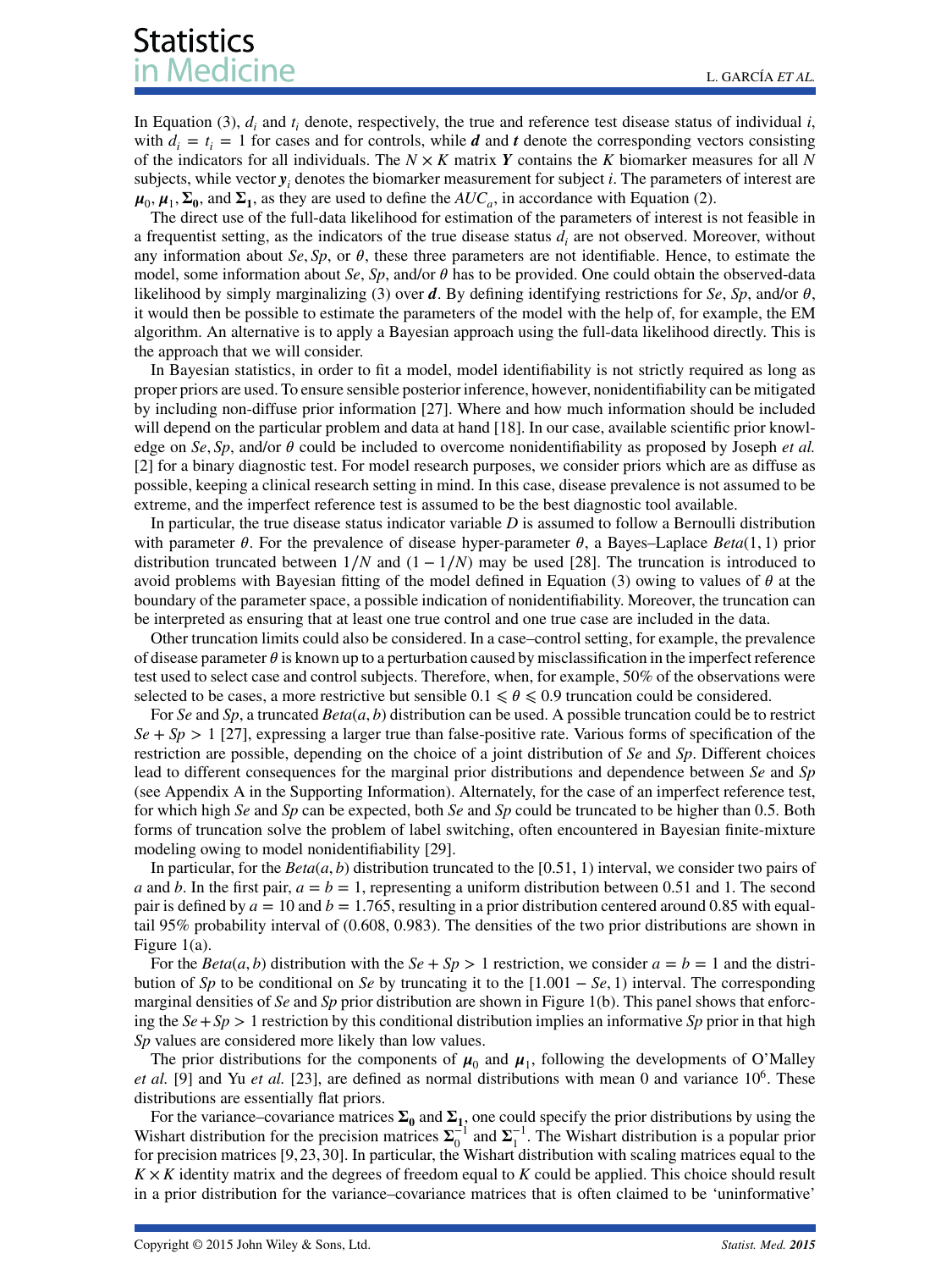



<span id="page-4-0"></span>**Figure 1.** *Se*∕*Sp* prior distributions. (a) *Se*∕*Sp* priors lower truncated to [0.51, 1). Dotted line shows the flat *Se*∕*Sp* prior distribution based on the *Beta*(1*,* 1) distribution. Solid line denotes the informative *Se*∕*Sp* prior distribution based on the *Beta*(10*,* 1*.*765) distribution. (b) *Se*∕*Sp* prior restricted to *Se* + *Sp >* 1. Dotted line shows the flat *Se* prior distribution based on the *Beta*(1*,* 1) distribution. Solid line denotes the *Sp* prior distribution conditional on *Se* truncated to [1*.*001 − *Se,* 1).



<span id="page-4-1"></span>**Figure 2.** Results from 100,000 draws from a Wishart(3,  $S = I_3$ ) distribution. (a) Histograms of lower 90% of simulated variances. (b) Histograms of simulated correlation coefficients.

[\[9,](#page-13-2) [23\]](#page-13-16). However, whether a Wishart distribution with the number of degrees of freedom equal to the rank of the scaling matrix can be regarded as uninformative is debatable [\[31\]](#page-13-24). Figure [2](#page-4-1) shows results of a simple simulation exercise. In the exercise, 100,000 draws from the Wishart distribution with three degrees of freedom and the  $3 \times 3$  identity scaling matrix were obtained. Figure [2\(](#page-4-1)a) presents histograms of the three simulated variances (note that only the lower 90% of simulated variances are shown; extreme values would make the histograms unreadable if included). Figure [2\(](#page-4-1)b) shows the histograms of the three simulated correlation coefficients. From Figure [2\(](#page-4-1)a), it can be seen that most of the probability mass for the distribution of variances is located below 10, which can hardly be considered as uninformative.

For this reason, we consider an alternative specification of the prior distributions for the variance– covariance matrices, proposed by Wei *et al.* [\[31\]](#page-13-24). The specification, also known as the separation strategy [\[32\]](#page-13-25), is based on the following decomposition of the variance–covariance matrix: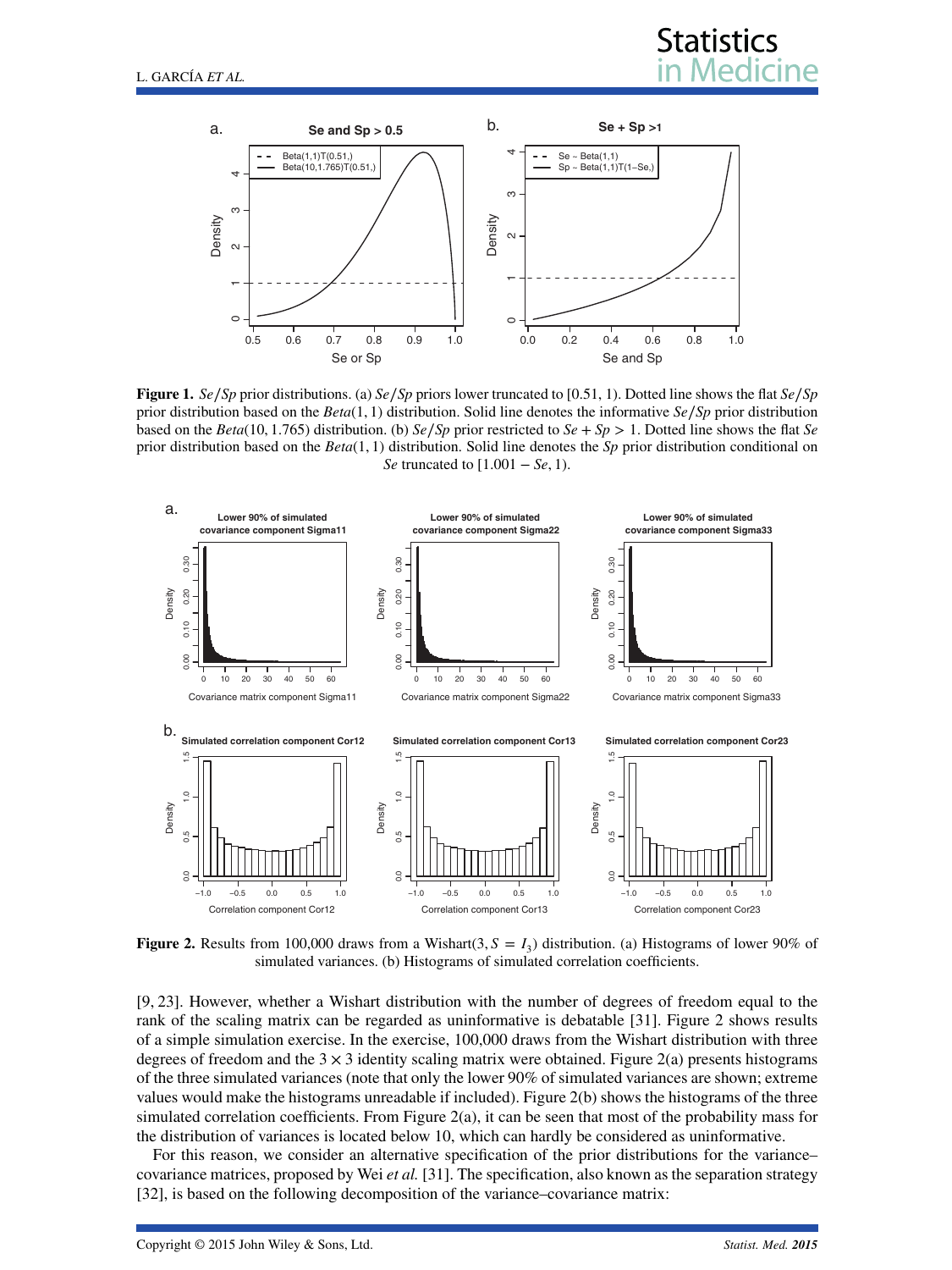#### $\Sigma = SRS$

where *S* is a diagonal matrix of standard deviations and *R* is the correlation matrix. For example, for a  $3 \times 3$  variance–covariance matrix,

$$
\mathbf{S} = \begin{pmatrix} \sigma_1 & 0 & 0 \\ 0 & \sigma_2 & 0 \\ 0 & 0 & \sigma_3 \end{pmatrix}, \ \mathbf{R} = \begin{pmatrix} 1 & \rho_{12} & \rho_{13} \\ \rho_{21} & 1 & \rho_{23} \\ \rho_{31} & \rho_{32} & 1 \end{pmatrix}.
$$

In the next step, the correlation matrix  $\vec{R}$  is represented by a Cholesky decomposition:

 $R = LL',$ 

where  $L$  is a lower-triangular matrix. For example, for a  $3 \times 3$  correlation matrix,

$$
L = \begin{pmatrix} l_{11} & 0 & 0 \\ l_{21} & l_{22} & 0 \\ l_{31} & l_{32} & l_{33} \end{pmatrix},
$$

with

$$
\rho_{12} = l_{21}, \n\rho_{13} = l_{31}, \n\rho_{23} = \rho_{12}\rho_{13} + l_{22}l_{33}.
$$

Using the separation strategy, it is possible to construct less 'informative' prior distributions for variances and correlations than those obtained for the 'uninformative' Wishart prior (Figure [2\)](#page-4-1). In particular, one can use flat prior distributions directly on the diagonal elements (standard deviations) of matrix *S* and additionally on  $K - 1$  of the  $(K^2 - K)/2$  non-zero off-diagonal elements of the Cholesky decomposition matrix *L*, that is,  $l_{21}$  and  $l_{31}$ . For the example of a  $3 \times 3$  variance–covariance matrix, the prior distributions can be specified as follows:

$$
\sigma_i \sim U(0, 1000),
$$
  
\n
$$
l_{11} = 1,
$$
  
\n
$$
l_{21} \sim U(-1, 1),
$$
  
\n
$$
l_{31} \sim U(-1, 1),
$$
  
\n
$$
l_{32} \sim U\left(-\sqrt{1 - l_{31}^2}, \sqrt{1 - l_{31}^2}\right),
$$
  
\n
$$
l_{22} = \sqrt{1 - l_{21}^2},
$$
  
\n
$$
l_{33} = \sqrt{1 - l_{31}^2 - l_{32}^2},
$$

where  $U(a, b)$  denotes the uniform distribution over the interval  $(a, b)$ . Figure [3](#page-6-0) shows results obtained for 100,000 draws from the distributions specified earlier. The histograms of the three variances, shown in Figure [3\(](#page-6-0)a) (note that only the lower 90% of simulated variances is included), show that the bulk of the probability mass ranges now from 0 to  $8<sup>5</sup>$ . The histograms for the correlation coefficients, shown in Figure [3\(](#page-6-0)b), show that for the first two components, the probability mass is equally spread between −1 and 1, in contrast to what can be observed in Figure [2\(](#page-4-1)b).

Another aspect of the prior distribution specification is also worth considering. As indicated in Equation [\(2\)](#page-2-2), the  $AUC_a$  is a function of the means  $\mu_0$  and  $\mu_1$  and variance–covariance matrices  $\Sigma_0$  and  $\Sigma_1$ . It follows that prior distributions for those parameters imply a prior distribution for the  $AUC_a$ . Given the complexity of the function, it is not straightforward to deduce the prior distribution for the *AUCa*. To this aim, a simulation exercise may be performed, sampling  $100,000$  values of  $AUC_a$  simulated by using the flat normal priors for  $\mu_0$  and  $\mu_1$  and the 'uninformative' Wishart priors for  $\Sigma_0^{-1}$  and  $\Sigma_1^{-1}$ . The resulting prior distribution for the *AUCa* is a point-mass distribution centered at 1. Upon reflection, this result is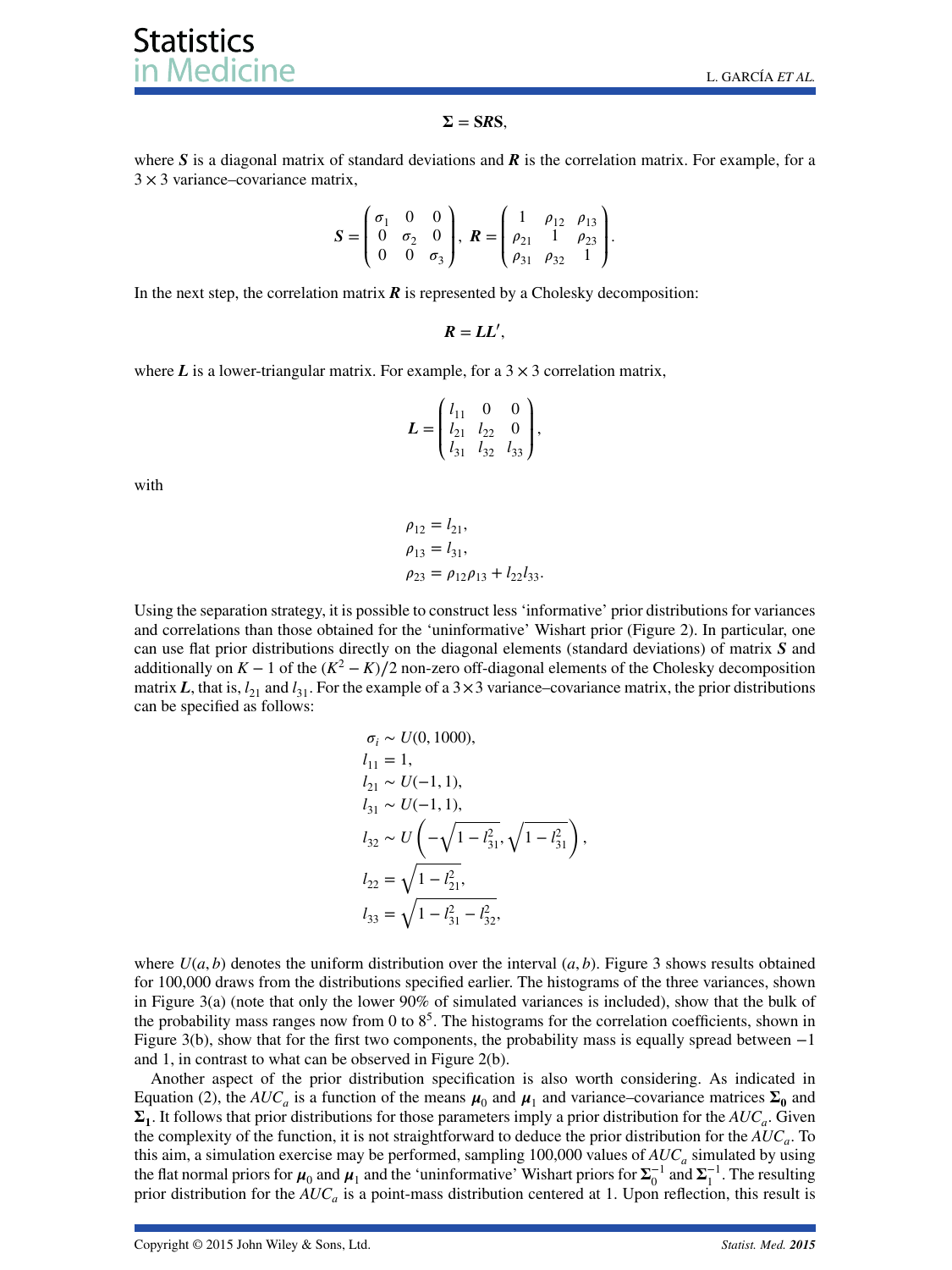

<span id="page-6-0"></span>**Figure 3.** Results of 100,000 draws from the 'controlled' Wei *et al.* [\[31\]](#page-13-24) prior distribution. (a) Histograms of lower 90% of simulated variances. (b) Histograms of simulated correlation coefficients.

not surprising. If the flat priors for  $\mu_0$  and  $\mu_1$  are assumed then, a priori, no overlap between the normal distributions for the biomarkers for cases and controls can be expected. However, this implies that, with a high probability,  $AUC_a = 1$ .

Given that the  $AUC_a$  is the main parameter of interest, the priors for  $\mu_0$ ,  $\mu_1$ ,  $\Sigma_0$ , and  $\Sigma_1$  have to be specified in such a way that the resulting prior distribution for the  $AUC_a$  is controlled. To this aim, a different parameterization of the model is proposed. By considering the Cholesky decomposition *Q*′ *Q* of the inverse of the sum of the variance–covariance matrices of the considered components  $(\Sigma_0 + \Sigma_1)^{-1}$ , the  $AUC_a$  can be expressed as

$$
AUC_a = \boldsymbol{\Phi}\left[ \left\{ \left( \boldsymbol{\mu}_1 - \boldsymbol{\mu}_0 \right)^{\prime} \boldsymbol{Q}^{\prime} \boldsymbol{Q} \left( \boldsymbol{\mu}_1 - \boldsymbol{\mu}_0 \right) \right\}^{\frac{1}{2}} \right].
$$

It follows that, upon defining the scaled difference  $\delta = Q(\mu_1 - \mu_0)$ ,

$$
AUC_a = \boldsymbol{\Phi}\left\{ \left(\boldsymbol{\delta}'\boldsymbol{\delta}\right)^{\frac{1}{2}} \right\}.
$$

The new parameterization consists of  $\delta$ ,  $\mu_0$ , and  $Q$ . Note that because  $\mu_1 = Q^{-1}\delta + \mu_0$ , a complex prior distribution is implied for  $\mu_1$ , which should be verified. This prior distribution results from the flat prior distribution for  $\mu_0$ , the distribution for *Q* implied by the Wei *et al.* [\[31\]](#page-13-24) priors for  $\Sigma_0$  and  $\Sigma_1$ , and the prior distribution for  $\delta$ .

Now, assume a normal prior distribution for  $\delta$  with mean  $\kappa$  and variance–covariance matrix  $\Psi$ . Under this assumption, an approximate distribution for  $AUC_a$  can be derived based on the distribution of quadratic forms (see Appendix B of the Supporting Information).

As an example, Figure [4](#page-7-0) presents the histogram of the simulated  $AUC_a$  values and the corresponding approximation of the density for the distribution of the  $AUC_a$  obtained by setting  $\kappa = (0,0,0)'$  and assuming that standard deviations and correlation coefficients resulting from the variance–covariance matrix  $\Psi$  are equal to 0.7 and 0.6, respectively. Clearly, the distribution is much less informative than the point-mass distribution implied by assuming flat normal prior distributions for  $\mu_0$  and  $\mu_1$  and the 'uninformative' Wishart priors for  $\Sigma_0^{-1}$  and  $\Sigma_1^{-1}$ . In particular, it is centered at 0.83 and implies a prior probability equal to 0.61 that  $AUC_a > 0.8$ . We will use this distribution in the sequel.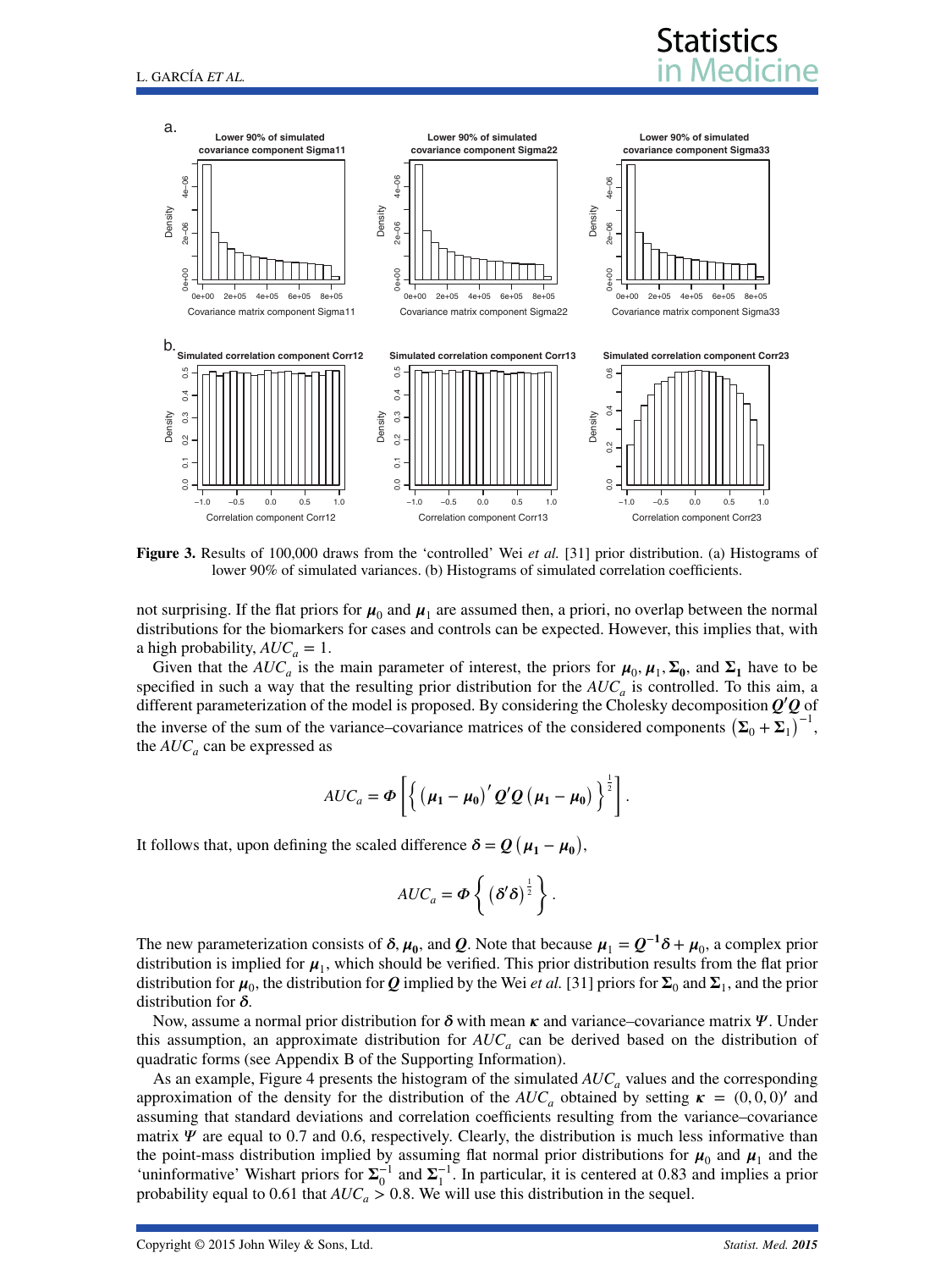

<span id="page-7-0"></span>**Figure 4.** Simulated (histogram) and approximated (solid line) 'controlled' prior distribution for the *AUC*.

<span id="page-7-1"></span>

| <b>Table I.</b> True underlying variance–covariance matrices<br>for the four data-generating models. |                    |                                                                                                                                                                                                                                                                                        |  |  |  |  |  |
|------------------------------------------------------------------------------------------------------|--------------------|----------------------------------------------------------------------------------------------------------------------------------------------------------------------------------------------------------------------------------------------------------------------------------------|--|--|--|--|--|
|                                                                                                      | $\rho = (0, 0, 0)$ | $\rho = (0.5, 0.5, 0.9)$                                                                                                                                                                                                                                                               |  |  |  |  |  |
| $\Sigma_0 = \Sigma_1$                                                                                |                    | $\begin{pmatrix} 1 & 0 & 0 \\ 0 & 1 & 0 \\ 0 & 0 & 1 \end{pmatrix}$ $\begin{pmatrix} 1 & 0.5 & 0.9 \\ 0.5 & 1 & 0.5 \\ 0.9 & 0.5 & 1 \end{pmatrix}$                                                                                                                                    |  |  |  |  |  |
|                                                                                                      |                    | $\boldsymbol{\Sigma}_0 \neq \boldsymbol{\Sigma}_1 \hspace{0.5cm} \boldsymbol{\Sigma}_0 = \begin{pmatrix} 1 & 0 & 0 \\ 0 & 3 & 0 \\ 0 & 0 & 2 \end{pmatrix} \hspace{0.5cm} \boldsymbol{\Sigma}_0 = \begin{pmatrix} 1 & 0.87 & 1.27 \\ 0.87 & 3 & 1.22 \\ 1.27 & 1.22 & 2 \end{pmatrix}$ |  |  |  |  |  |
|                                                                                                      |                    | $\Sigma_1 = \begin{pmatrix} 2 & 0 & 0 \\ 0 & 1 & 0 \\ 0 & 0 & 3 \end{pmatrix}$ $\Sigma_1 = \begin{pmatrix} 2 & 0.71 & 2.2 \\ 0.71 & 1 & 0.87 \\ 2.2 & 0.87 & 3 \end{pmatrix}$                                                                                                          |  |  |  |  |  |

To evaluate the implied prior distribution for  $\mu_1$ , 100, 000 simulations were drawn for  $\mu_1 = Q^{-1}\delta + \mu_0$ by assuming the proposed priors for  $\mu_0$ ,  $\Sigma_0$ ,  $\Sigma_1$ , and  $\delta$ . The histograms for the three components of  $\mu_1$  are shown in Appendix C of the Supporting Information, together with the assumed normal prior distribution for  $\mu_0$ . The implied prior distribution for  $\mu_1$  is at least as flat as the one for  $\mu_0$ .

#### **3. Data**

To evaluate the proposed method, the model was fitted to simulated data and to a data set from a publically available database for AD.

#### *3.1. Simulated data*

Data for three biomarkers were simulated. For each individual biomarker, the true value of the *AUC* was fixed at 0.75. Four different variance–covariance structures for the biomarkers were considered. They are presented in Table [I.](#page-7-1)

In the first two cases, shown in the first row of Table [I,](#page-7-1) the biomarker variance–covariance matrices for the controls and cases were assumed equal. The variances of all biomarkers were assumed to be equal to 1. Additionally, the biomarkers were assumed independent (first column) or correlated (second column).

In the second two cases, shown in the second row of Table [I,](#page-7-1) different variance–covariance matrices for the controls and cases were assumed.

The true control group mean vector  $\mu_0$  was set equal to  $(0, 0, 0)$ . The components of the mean vector of the cases  $\mu_1$  were derived based on Equation [\(2\)](#page-2-2), applied separately for each biomarker. For the imperfect reference test, the values of *Se* and *Sp* were fixed at 0.85. Lastly, the prevalence of disease,  $\theta$ , was assumed to be equal to 0.5, implying that the number of cases = number controls =  $N/2$ .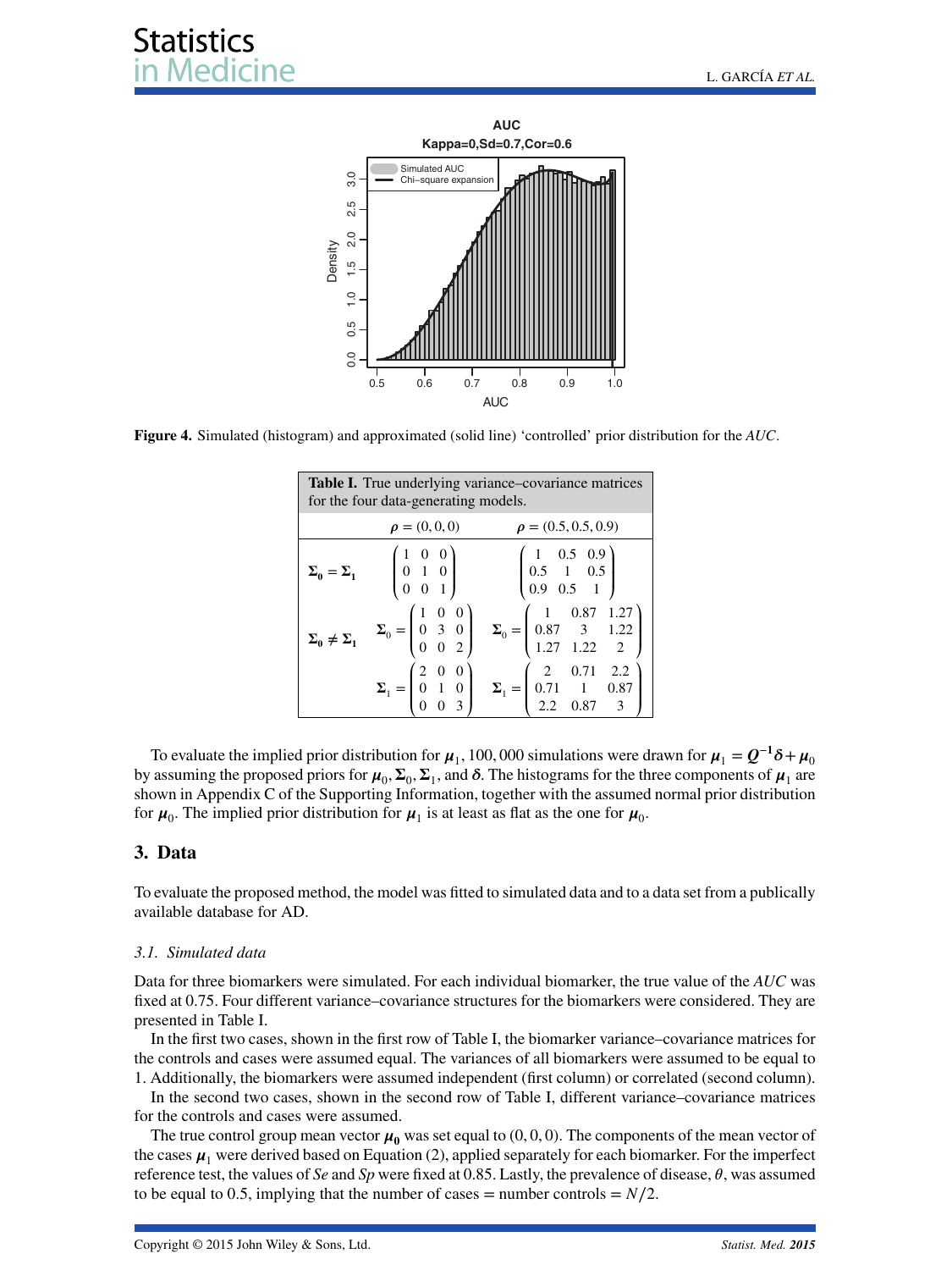# **Statistics**



<span id="page-8-0"></span>**Figure 5.** Underlying skew-normal biomarker distributions. Gray solid line denotes control distributions; black solid line, the case distributions.

For each of the four simulation scenarios, corresponding to the assumed variance–covariance structures (Table [I\)](#page-7-1), three different sample sizes were considered: 100, 400, and 600. This led up to 12 different simulation scenarios. For each scenario, 100 data sets were generated.

In addition, to investigate model robustness against violation of the underlying normality assumption, 100 skew-normal [\[33\]](#page-13-26) data sets consisting of 400 observations each were simulated. The underlying characteristics of these data were matched to the normal data, with biomarker-specific *AUC*s of around 0.77, leading to a combined  $AUC_a$  of 0.9. For the imperfect reference test, underlying sensitivity and specificity of 0.85 were maintained. Underlying true marginal distributions are shown in Figure [5.](#page-8-0)

The model, defined in Equation [\(3\)](#page-2-1) and with the  $(\delta, \mu_0, \Sigma_0, \Sigma_1)$  parameterization, was fitted twice to each of the simulated data sets: once assuming the truncated *Beta*(1*,* 1) prior distribution for *Se* and *Sp* and once with the truncated *Beta*(10*,* 1*.*765) distribution. In both cases, truncation to the [0.51, 1) interval was applied (Figure [1a](#page-4-0)). As the true underlying prevalence of disease equals 0.5, often encountered in a case–control setting, the prior distribution for  $\theta$  was  $Beta(1, 1)$  truncated between 0.1 and 0.9. The prior distribution for the components of  $\mu_0$  was a flat normal distribution with mean 0 and variance 10<sup>6</sup>. For  $\Sigma_0$  and  $\Sigma_1$ , the flat prior distributions based on the separation strategy were used. The prior for  $\delta$  was a normal distribution with the mean  $\kappa = (0, 0, 0)'$  and the variance–covariance matrix  $\Psi$  yielding standard deviations and correlation coefficients equal to 0.7 and 0.6, respectively. As a result, the prior distribution for the  $AUC_a$  as presented in Figure [4](#page-7-0) was obtained. The prior distribution for  $\mu_1$  is shown in Appendix C in the Supporting Information.

The estimates of the coefficients of the model were obtained by using 10,000 samples from the posterior distribution after a burn-in period of 10,000 samples from five independent MCMC chains. Starting values for the MCMC chains were fixed at plausible data-based values for all parameters with exception of *Se* and *Sp*, which were started at the midpoint of their parameter space, that is, 0.75. Starting values for  $\mu_0$ were based on the observed mean values for the controls. In the same line, the starting values for the standard deviations and the Cholesky decomposition components of the correlation matrices and scaled variance–covariance differences were computed from their observed counterparts. The starting values for the latent disease indicator variable *D* were taken to be the observed imperfect reference-test results.

After fitting, the results were first checked by general diagnostic tools in order to assess convergence of the MCMC chains. Convergence over chains was investigated by the Gelman–Rubin convergence index, for which a cutoff value of 1.1 was applied [\[34\]](#page-13-27). Chain-by-chain convergence was checked by using the Geweke convergence criterion [\[35\]](#page-13-28). Fits for which the Gelman–Rubin index suggested non-convergence were excluded from the results, while the Geweke criterion was monitored to ensure that, on average, no more than two out of five chains were considered as non-converged for each parameter over all simulated data sets.

The models were fitted by using openbugs 3.2.1 (MRC Biostatistics Unit, Cambridge, UK) [\[30\]](#page-13-23). Results were analyzed and summarized using  $R$  3.0.1 ( $\times$ 64) (R Foundation for Statistical Computing, Vienna, Austria) [\[36\]](#page-13-29). The r-package r2openbugs [\[37\]](#page-13-30) was used as an interface between r 2.14.2 and openbugs. Fitting times depended on the sample size and were equal to, approximately, 4, 10, and 15 h for sample sizes of 100, 400, and 600, respectively, on a 64-bit, 2.8-GHz, 8-GB RAM machine.

#### *3.2. Real data*

For the real-data application, the publically available data obtained from the Alzheimer's Disease Neuroimaging Initiative (ADNI) database (adni.loni.usc.edu) were considered. The ADNI was launched in 2004 to test whether imaging and biomarkers can be combined to measure the progression of mild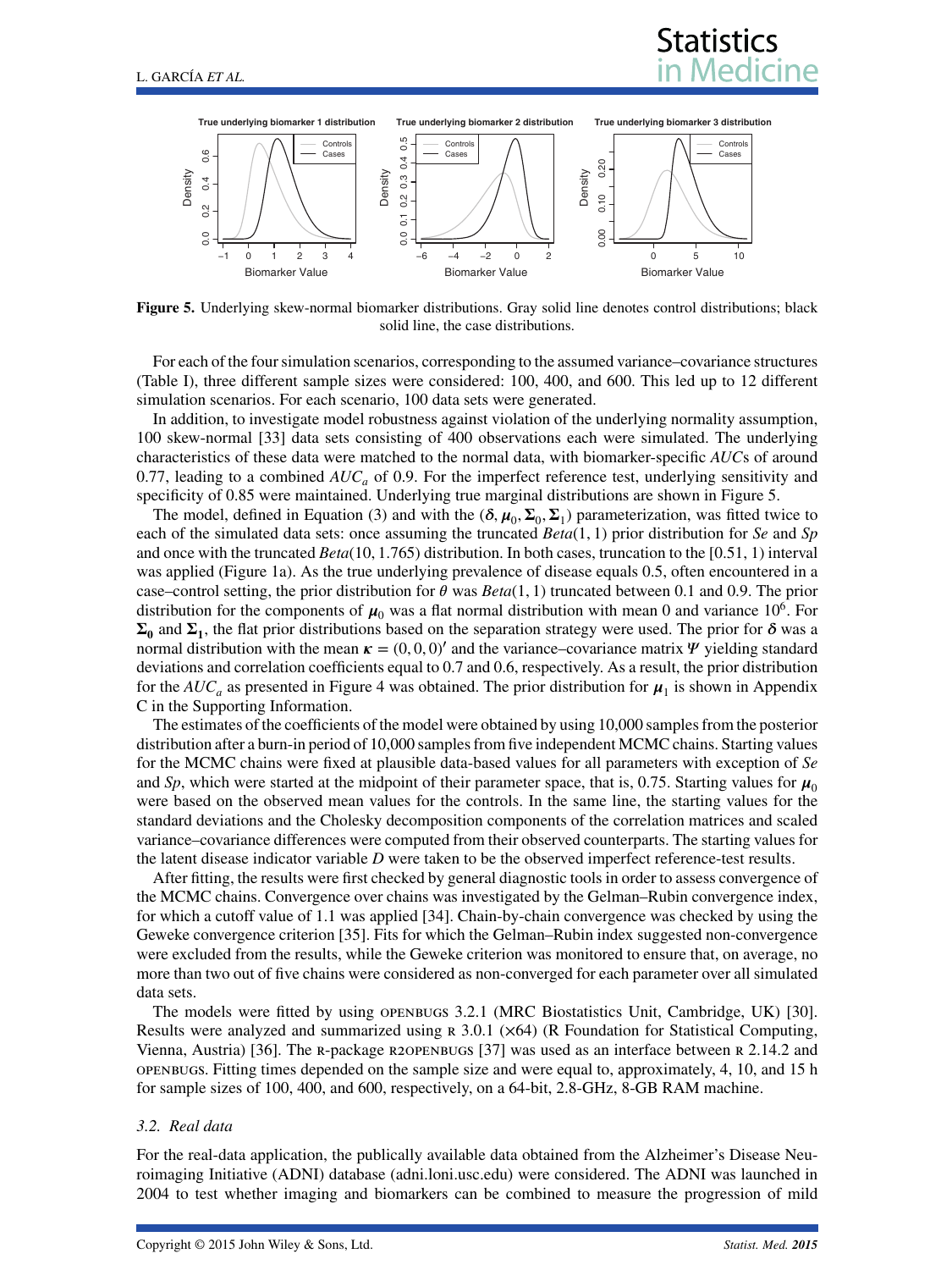cognitive impairment and early AD. Determination of sensitive and specific markers of very early AD progression is intended to aid researchers and clinicians in developing new treatments and monitoring their effectiveness, as well as reducing the time and cost of clinical trials.

ADNI-I subjects who (i) agreed to undergo a lumbar puncture, (ii) had results for all three cerebrospinal fluid (CSF) biomarkers at baseline, and (iii) belonged at baseline to either the control or AD group were included in the analysis. This selection resulted in an analysis data set including 96 AD and 109 control subjects. Subjects suffering from mild cognitive impairment were deliberately excluded by these selection criteria, in order to obtain a set of subjects pertained to clearly distinguished groups, that is, AD and control. All analyses were conducted using baseline measurement data, readily available from the ADNI database. In particular, the following patient data were used: CSF level of  $A\beta_{1-42}$ , total tau P-tau<sub>181p</sub>, and clinical diagnosis. The CSF analyses were performed using the xMAP platform (Luminex Corp., Austin, TX, USA) and INNO-BIA AlzBio3 (Ghent, Belgium) research-use only reagents [\[38\]](#page-13-31). Clinical diagnosis was considered as the imperfect reference test, while  $A\beta_{1-42}$ , total tau, and P-tau<sub>181p</sub> were considered as biomarkers for which an optimal linear combination was sought.

Figure [6\(](#page-9-0)a) presents the histograms for the three CSF biomarkers from the ADNI data set. The histograms of total tau and P-tau<sub>181p</sub> show right skewness for the cases as well as the controls. Generally, this type of skewness is observed for biomarkers measured on a strictly positive scale having values close to zero. For this reason, we considered the log-transformed total tau and  $P-tau<sub>181p</sub>$  data, as shown in Figure [6\(](#page-9-0)b). The log-transformation resolves the right skewness in the histograms.

The ADNI data were analyzed by applying the same model that was used for the analysis of the simulated data. However, for *Se* and *Sp*, we considered both types of truncation: *Se* and *Sp >* 0*.*5 and  $Se + Sp > 1$ . In particular, to restrict *Se* and  $Sp > 0.5$ , the flat *Beta*(1, 1) distribution for *Se* and *Sp* (Figure [1\(](#page-4-0)a)) was assumed. On the other hand, the  $Se + Sp > 1$  restriction was implemented by applying flat *Beta*(1*,* 1) prior for *Se* and the restricted conditional distribution of *Sp* given *Se* (Figure [1\(](#page-4-0)b)). For the real-data application, the less conservative  $\theta$  restriction  $1/N \le \theta \le (1-1/N)$  was assumed. Convergencediagnostic measures similar to those used in the analysis of simulated data were applied. To show the impact of ignoring the imperfectness of the reference test, the logistic-regression model relating the clinical diagnosis to the three CSF biomarkers was additionally considered [\[39\]](#page-13-32). The *AUC* was computed based on log-condense smoothing of the empirical ROC curve as described by Rufibach [\[5\]](#page-12-4) and



<span id="page-9-0"></span>**Figure 6.** Observed distributions of the ADNI CSF biomarker data (histograms) by clinical diagnosis (gray = clinical control; black = clinical case). (a) Raw data. (b) Log-transformed total tau and  $P$ -tau<sub>181P</sub>.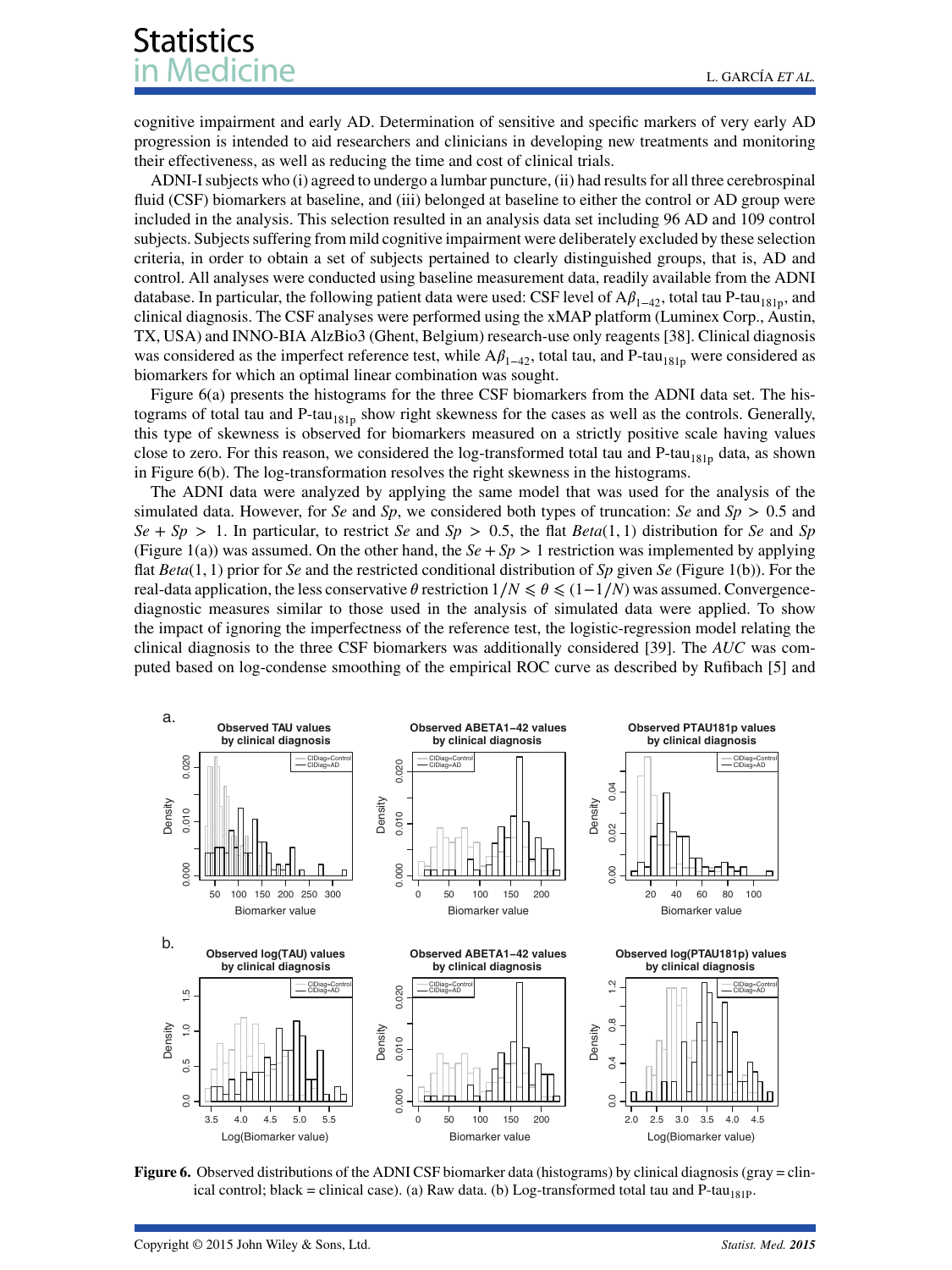<span id="page-10-0"></span>

| <b>Table II.</b> Mean of posterior $AUC_a$ medians with corresponding (standard deviation of posterior $AUC_a$<br>medians) based on [number of converged data sets]. |               |                    |          |                     |                      |                      |  |  |
|----------------------------------------------------------------------------------------------------------------------------------------------------------------------|---------------|--------------------|----------|---------------------|----------------------|----------------------|--|--|
| Data gen. model                                                                                                                                                      |               |                    |          | Sample size         |                      |                      |  |  |
| VarCov                                                                                                                                                               | Corr          | <i>SelSp</i> prior | True AUC | $N = 100$           | $N = 400$            | $N = 600$            |  |  |
| $\Sigma = \Sigma_1$                                                                                                                                                  | $\rho = 0$    | <b>FLAT</b>        | 0.879    | $0.881(0.035)$ [66] | $0.875(0.025)$ [100] | $0.876(0.024)$ [99]  |  |  |
| $\Sigma = \Sigma_1$                                                                                                                                                  | $\rho = 0$    | <b>INF</b>         | 0.879    | $0.870(0.039)$ [78] | $0.870(0.026)$ [100] | $0.871(0.024)$ [100] |  |  |
| $\Sigma = \Sigma_1$                                                                                                                                                  | $\rho \neq 0$ | <b>FLAT</b>        | 0.784    | 0.883(0.051)[19]    | 0.803(0.034)[61]     | 0.796(0.030)[60]     |  |  |
| $\Sigma = \Sigma_1$                                                                                                                                                  | $\rho \neq 0$ | <b>INF</b>         | 0.784    | 0.791(0.053)[33]    | $0.790(0.033)$ [83]  | $0.782(0.027)$ [86]  |  |  |
| $\Sigma \neq \Sigma_1$                                                                                                                                               | $\rho = 0$    | <b>FLAT</b>        | 0.879    | 0.879(0.041)[89]    | 0.878(0.022)[100]    | $0.882(0.019)$ [100] |  |  |
| $\Sigma \neq \Sigma_1$                                                                                                                                               | $\rho = 0$    | <b>INF</b>         | 0.879    | $0.870(0.045)$ [96] | 0.876(0.022)[100]    | $0.879(0.019)$ [100] |  |  |
| $\Sigma \neq \Sigma_1$                                                                                                                                               | $\rho \neq 0$ | <b>FLAT</b>        | 0.787    | $0.797(0.047)$ [72] | $0.787(0.030)$ [100] | $0.785(0.025)$ [100] |  |  |
| $\Sigma \neq \Sigma_1$                                                                                                                                               | $\rho \neq 0$ | INF                | 0.787    | $0.786(0.049)$ [83] | $0.784(0.029)$ [100] | $0.783(0.025)$ [100] |  |  |

**Statistics** 

FLAT, the analysis using the flat prior for sensitivity and specificity of the reference test; INF, the analysis using the informative prior for sensitivity and specificity of the reference test (Figure [1a](#page-4-0)).

implemented in the r-package pROC [\[40\]](#page-13-33). The resulting *AUC* distribution was obtained by bootstrapping. By definition, this model considers the clinical diagnosis to be a GS reference test.

#### **4. Results**

#### *4.1. Simulated data*

Table [II](#page-10-0) presents the averages of the posterior medians for the  $AUC_a$  for the 12 simulation scenarios. Note that for each scenario, two sets of results are presented: one obtained for the analysis using the flat prior for sensitivity and specificity of the reference test, and one obtained for the analysis using the informative prior (Figure [1a](#page-4-0)).

The results shown in Table [II](#page-10-0) indicate non-convergence problems. The number of converged data sets, indicated in square brackets in the table, ranged from 18 to 100. As already mentioned, non-convergence was defined by observing a Gelman–Rubin convergence index  $> 1.1$  for any of the considered parameters. The problems were occurring for the  $N = 100$  case and for the case of correlated biomarkers with the same variance–covariance matrix for cases and controls. In general, the use of the informative *Se* and *Sp* prior distributions decreased the rate of non-convergence.

The average posterior medians of the  $AUC_a$  are very close to the true values. Note that this conclusion is based only on the data sets for which convergence was observed. Thus, if the model converges, it provides a reliable estimate of the *AUCa*. The priors for sensitivity and specificity of the imperfect reference test seem to have a negligible effect on precision of the estimates.

For all other parameters, average posterior median estimates were also close to the true underlying values (data not shown). The proportion of cases when the true parameter value was contained in the 95% credible interval varied between 0.89 and 1 for all parameters over all simulation settings.

For the skew-normal data, the average posterior median was 0.907 (true  $AUC_a = 0.9$ ) with standard deviation of the posterior medians equal to 0.021. Fits for two of the 100 simulated data sets did not converge, and for about 94% of the remaining fits, the true underlying  $AUC_a$  was contained in the 95% credible interval.

#### *4.2. ADNI data*

Assuming a priori that both *Se* and *Sp*  $> 0.5$  or that *Se* + *Sp*  $> 1$  leads to essentially the same posterior estimates (Appendix D of the Supporting Information). Hence, in what follows, only the estimates for the prior restricting  $Se + Sp > 1$  (Figure [1b](#page-4-0)) will be discussed. The posterior density for the AUC of the optimal combination of the three CSF biomarkers is shown in Figure  $7(a)$ . For the logistic-regression model, the median *AUC* was estimated to be equal to 0.883 with the 95% bootstrap interval equal to [0.831; 0.928]. The proposed Bayesian latent-class mixture model, accounting for the imperfect nature of the clinical diagnosis (by using the prior for *Se* and *Sp* as in Figure [1b](#page-4-0)), resulted in the median estimate of 0.984 with the 95% credible interval equal to [0.959; 0.994].

Figure [7\(](#page-11-0)b) presents the posterior distributions for sensitivity and specificity of the imperfect reference test. The posterior medians for *Se* and *Sp* were estimated to be equal to 0.825 and 0.888, respectively. For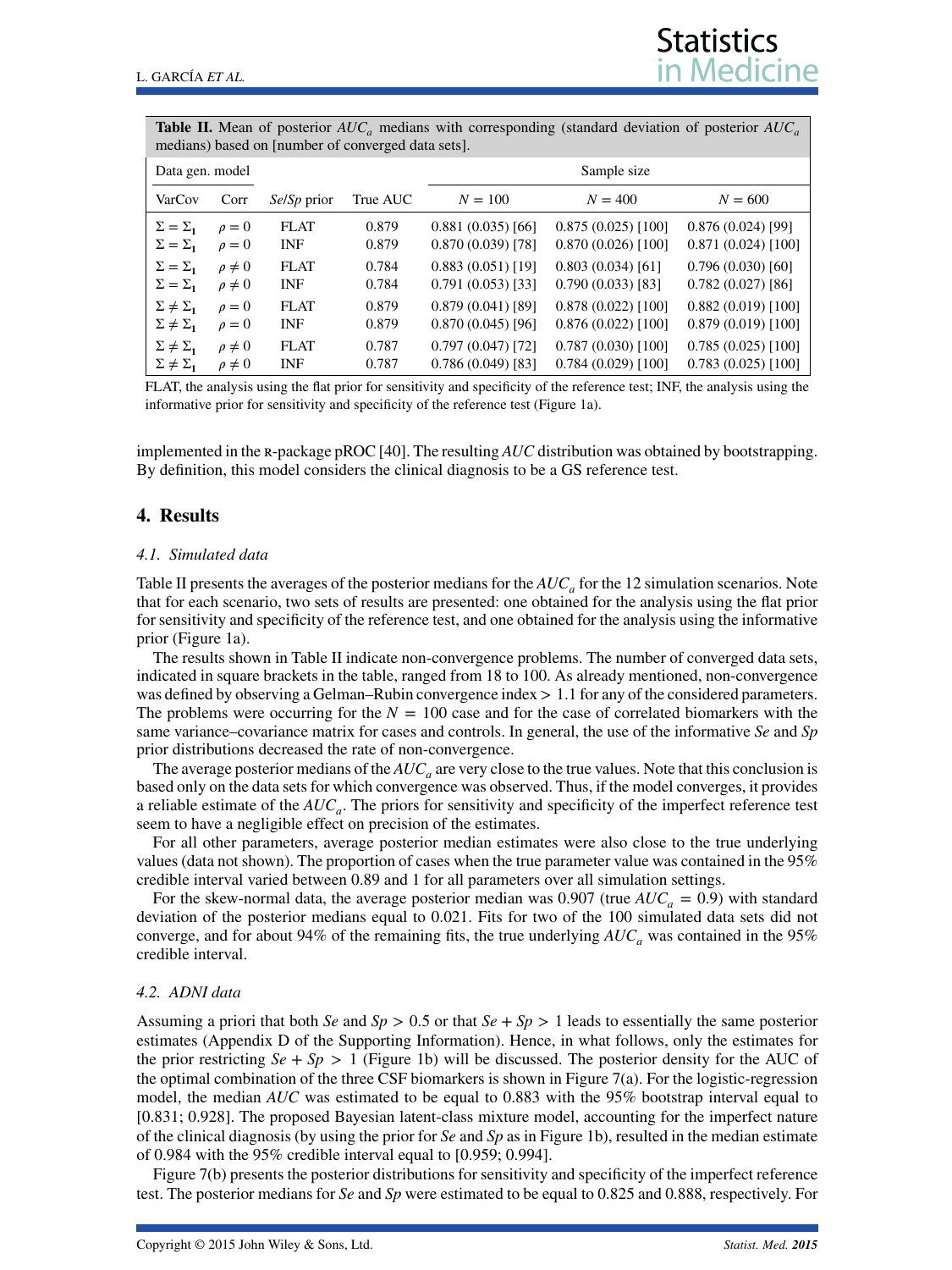

<span id="page-11-0"></span>**Figure 7.** Posterior distributions for the ADNI data. (a) Posterior  $AUC_a$  distribution for the ADNI data fitted with a logistic-regression (LR) model (gray line) and the proposed imperfect GS model (black line). (b) Posterior *Se* (gray line) and *Sp* (black line) fitting the data with the imperfect GS model. (c) Posterior  $\theta$  distribution resulting from fitting the imperfect GS model.

*Se*, the 95% credible interval was equal to [0.726; 0.905], while for *Sp*, it was equal to [0.805; 0.951]. The posterior distribution for the prevalence of disease,  $\theta$ , corresponding to the uniform prior truncated between  $1/N = 0.005$  and  $(1 - 1/N) = 0.995$  is shown in Figure [7\(](#page-11-0)c). The posterior median estimate for  $\theta$  is 0.499 with 95% credible interval [0.414; 0.584].

The estimated probability of AD for the resulting score based on the optimal combination of the three biomarkers by clinical diagnosis is also investigated (see Appendix E of the Supporting Information). This probability is based on the posterior median estimates of the component parameters and optimal combination coefficients in line with Scott *et al.* [\[21\]](#page-13-14). Hereby, the probability of AD is constrained to increase monotonically with the diagnostic score, consistent with the results from a logistic-regression model. These probabilities inform about the imperfect nature of the clinical diagnosis, that is, potential misclassification of several individuals. In particular, nine subjects diagnosed as having AD with a diagnostic score smaller than 137 have less than 50% probability of being truly AD patients. On the other hand, 17 subjects diagnosed clinically as not having AD, but with a diagnostic score larger than 155, have more than 50% probability of being truly AD patients.

In addition, the posterior probability of AD as a function of diagnostic score by clinical diagnosis is also considered (see Appendix E of the Supporting Information). These probabilities are defined as the posterior means of the true disease status for each subject. This way, the posterior probability of AD is not constrained to monotonically increase with diagnostic score and has a clear Bayesian interpretation. Also, these probabilities inform about the imperfect nature of the clinical diagnosis. Results show that for ten subjects diagnosed as AD patients, the posterior probability of being truly AD is less than 50%. Of the subjects not clinically diagnosed as AD patients, 16 have a posterior probability of AD of more than 50%.

#### **5. Discussion**

In this paper, we have proposed a Bayesian latent-class mixture model that estimates the accuracy of an optimal linear combination of continuous biomarkers while accounting for the use of an imperfect reference test. Moreover, we have proposed a parameterization that allows a more controlled way of introducing prior information to the model.

Application of the model may encounter non-convergence problems, especially in small data sets. In the simulations and particular examples considered in our paper, the model provided unbiased estimates of the AUC of the optimal linear combination of the biomarkers when convergence was obtained. The performance of the model was also satisfactory for simulated skew-normal data.

In the ADNI data application, inspection of the posterior results for  $Se$ ,  $Sp$ , and  $\theta$  shows that the prior information is substantially updated by the data. This observation provides evidence that both of the suggested truncations (*Se* and *Sp*  $> 0.5$  or *Se* + *Sp*  $> 1$ ) were successful in allowing estimation of these parameters in this particular data application [\[41\]](#page-13-34). Although this does not guarantee identifiability in every application, it demonstrates that in some applications, relatively little prior information may be sufficient to obtain sensible posterior results.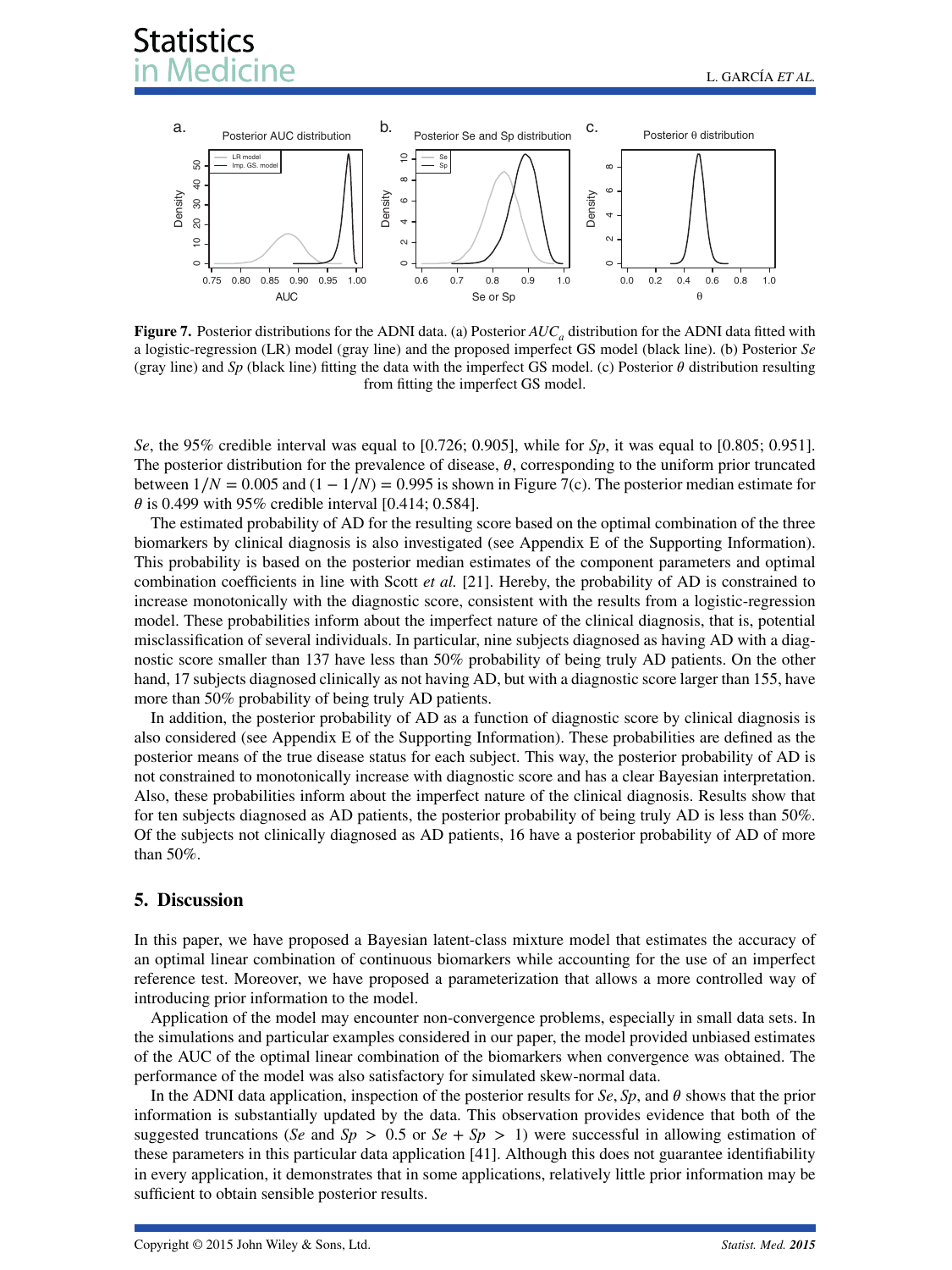The results obtained for the two forms of truncated prior distributions for *Se* and *Sp* (*Se* and *Sp >* 0*.*5 or  $Se + Sp > 1$ ) were essentially equal. It is important to note that the different forms lead to different marginal prior distributions for *Se* and *Sp*. These differences can play a role when data contain less information to update prior information.

While accounting for the imperfectness of the clinical diagnosis in the analysis of the ADNI data set, substantially higher estimates of the accuracy of the combination of the CSF biomarkers were obtained as compared with the analysis, which assumed that the diagnosis was perfect. Given the conditional-independence assumption, this is an expected result [\[24\]](#page-13-17). Although this assumption is currently unverifiable and the existence of unknown association mediating variables cannot be ruled out, it is worth noting that, in the analyzed data, no CSF information was used in interpreting the neuroimaging results underlying the clinical diagnosis. Moreover, as the scope of the clinical diagnosis, that is, AD dementia, is slightly different from that of the CSF information, that is, AD pathology, heuristically, one could argue that the conditional-independence assumption seems reasonable. The results of the analysis suggest that the reports indicating a disappointing diagnostic performance of biomarkers in AD might, perhaps, be due in part to the fact that clinical diagnosis was treated as a GS reference test.

The use of a Bayesian approach offers important flexibility. By construction, it can accommodate any prior information related to, for example, the AUC of the combination of biomarkers or the diagnostic performance of the imperfect reference test. It also opens a possibility to include, for example, information about the true disease status for a subset of individuals, for whom such information may be available.

Further extensions of the proposed model are of interest. For instance, a version allowing for dependence between misclassification errors of the reference test and biomarker(s) is worth developing. Also, a form allowing an automated selection of a transformation to normality for biomarkers, along the ways suggested by, for example, O'Malley *et al.* [\[9\]](#page-13-2), might be worth considering. These are topics for future research.

#### **Acknowledgements**

This research has been conducted within the framework of a European EUROTRANS-BIO-ERA-NET project called 'B4AD' that is conducted in collaboration with PamGene International (Den Bosch, the Netherlands) and VUmc (Amsterdam, the Netherlands). The computational resources and services used in the current work were provided by the Hercules Foundation and the Flemish Government – department EWI.

Data collection and sharing for this project was funded by the Alzheimer's Disease Neuroimaging Initiative (ADNI) (National Institutes of Health grant U01 AG024904) and DOD ADNI (Department of Defense award number W81XWH-12-2-0012). ADNI is funded by the National Institute on Aging, the National Institute of Biomedical Imaging and Bioengineering, and through generous contributions from the following: Alzheimer's Association; Alzheimer's Drug Discovery Foundation; BioClinica, Inc.; Biogen Idec Inc.; Bristol-Myers Squibb Company; Eisai Inc.; Elan Pharmaceuticals, Inc.; Eli Lilly and Company; F. Hoffmann-La Roche Ltd. and its affiliated company Genentech, Inc.; GE Healthcare; Innogenetics, N.V.; IXICO Ltd.; Janssen Alzheimer Immunotherapy Research & Development, LLC; Johnson & Johnson Pharmaceutical Research & Development LLC; Medpace, Inc.; Merck & Co., Inc.; Meso Scale Diagnostics, LLC; NeuroRx Research; Novartis Pharmaceuticals Corporation; Pfizer Inc.; Piramal Imaging; Servier; Synarc Inc.; and Takeda Pharmaceutical Company. The Canadian Institutes of Health Research is providing funds to support ADNI clinical sites in Canada. Private sector contributions are facilitated by the Foundation for the National Institutes of Health (www.fnih.org). The grantee organization is the Northern California Institute for Research and Education, and the study is coordinated by the Alzheimer's Disease Cooperative Study at the University of California, San Diego. ADNI data are disseminated by the Laboratory for Neuroimaging at the University of Southern California.

The personal support by Geert Molenberghs is gratefully acknowledged by the third author.

#### **References**

- <span id="page-12-0"></span>1. Biomarkers Definitions Working Group. Biomarkers and surrogate endpoints: preferred definitions and conceptual framework. *Clinical Pharmacology & Therapeutics* 2001; **69**:89–95.
- <span id="page-12-1"></span>2. Ray P, Le Manach Y, Riou B, Houle TT. Statistical evaluation of a biomarker. *Anesthesiology* 2010; **112**:1023–1040.
- <span id="page-12-2"></span>3. Zou KH, Liu A, Bandos AI, Ohno-Machado L, Rockette HE. *Statistical Evaluation of Diagnostic Performance: Topics in ROC Analysis*. Chapman & Hall: Boca Raton, 2012.
- <span id="page-12-3"></span>4. Zhou XH, Obuchowski NA, McClish DK. *Statistical Methods in Diagnostic Medicine*. Wiley: New Jersey, 2011.
- <span id="page-12-4"></span>5. Rufibach K. A smooth ROC curve estimator based on log-concave density estimates. *International Journal of Biostatistics* 2012; **8**:1–29.
- <span id="page-12-5"></span>6. O'Malley AJ, Zou KH, Fielding JR, Tempany CMC. Bayesian regression methodology for estimating a receiver operating characteristic curve with two radiologic applications: prostate biopsy and spiral CT or ureteral stones. *Academic Radiology* 2001; **8**:713–725.